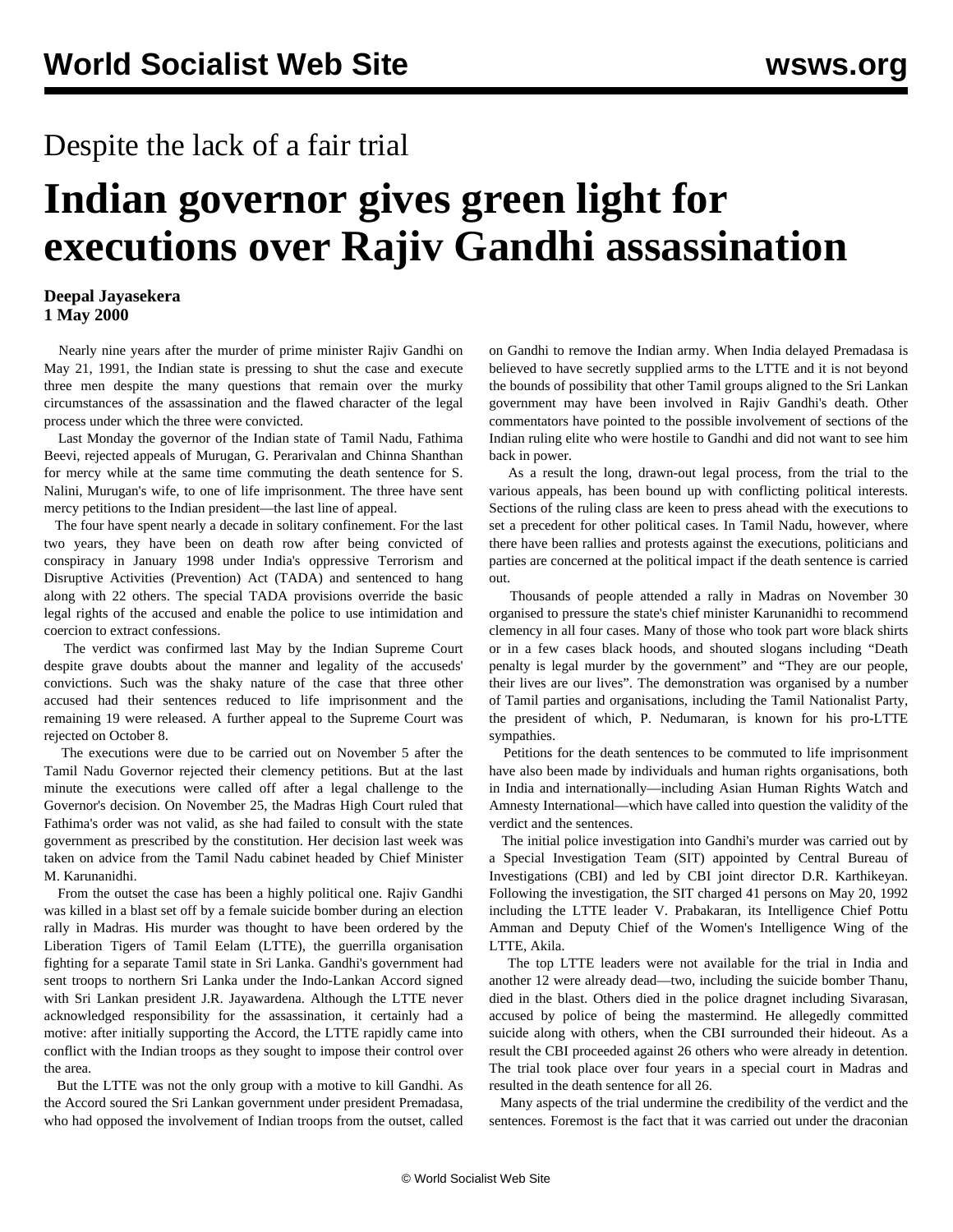provisions of the TADA legislation, which provided for the entire proceedings to be held virtually in secret under the auspices of a specially appointed judge. Two news agencies, the *Press Trust of India* and the *United News of India*, were permitted to cover the pre-trial proceedings, including the arguments by the prosecution and defence lawyers. But on May 20, 1992 the court issued an order placing severe restrictions on what could be published.

 The special TADA court was established within the precincts of Poonamallee jail in Madras, where most of the 26 suspects were detained. Much of the proceedings is unavailable. But one of the defence lawyers, Thuraisamy, has pointed out that the entire prosecution case rested on circumstantial evidence. The police did not have a single witness to prove the existence of a conspiracy or involvement of any of the 26 in the conspiracy. Some written and coded wireless messages were produced to try to establish a connection between the accused and the LTTE leaders in Sri Lanka, and to prove that the LTTE alone was responsible.

 The prosecution case relied heavily on "confessions" extracted by SIT from the defendants while in police detention without the presence of a magistrate or a lawyer. All these statements were retracted by the authors (17 out of 26 accused) who stated under oath that the police had used threats and coercion to force them to put their signatures on blank sheets of paper. TADA allows the use of confessions made before a police officer of the rank of a Superintendent of Police or above, not only against accused but also against other co-accused, effectively undermining the legal principle of presumed innocent until proven guilty.

 Only two of the accused, Nalini and Perarivalan, were charged with direct involvement in the murder. Perarivalan was accused of purchasing the batteries used to detonate the bomb. He was an employee at the lodge where the alleged "mastermind" Sivarasan was living. Even in his socalled confession, Perarivalan has stressed that he understood what was happening only after hearing news of the assassination. Yet he is one of the three still facing the noose.

 Nalini was accused of accompanying the suicide bomber Thanu to buy clothes and shoes and of later going with her to the Gandhi rally. The prosecution argued that she had prior knowledge of the assassination but in her statement she denied knowing about the murder attempt when she arrived at the meeting.

 Most of the accused were charged with actions of a minor nature in relation to the case. Yet despite the lack of clear evidence, all 26 were found equally guilty of participating in a conspiracy to murder and in terrorism. Indian criminal procedure requires the court to adjourn after a conviction before the sentencing. But in this case, which took years to complete, the judge took just two hours to announce the death sentences for all the convicted. Lawyers for the defence branded the decision a "judicial massacre".

 Further flaws in the proceedings were exposed when the Supreme Court issued its decision on May 11, 1999 on an appeal by the 26. Only four of the death sentences were upheld; three were commuted to life imprisonment and the remaining 19 were freed on the basis that they had already served their sentences. One of the judges, Justice Thomas, issued a dissenting opinion, which upheld the death sentences against Murugan, Santhan and Perarivalan but argued that Nalini's sentence should also be commuted to life imprisonment as her child would be orphaned if both she and Murugan were executed.

 The Supreme Court revealed that two of the 26—Shanti and Selvaluxmi, the wives of other accused—had been found guilty of conspiracy simply on the basis of their marital relationship. It ruled that the two were not involved in any conspiracy but nevertheless found them guilty of "harbouring" their husbands. Justice Thomas commented in his judgement on Shanti: "She is the wife of [Jayakumar]. Except the fact that she accompanied her husband from Sri Lanka in September 1990 and continued to live with him in India we are unable to find any involvement of her in the conspiracy to murder Rajiv Gandhi. Learned Special Judge has considered her case, tagging it with her husband's case... We have not come across any material, apart from her living with her husband..., to suggest that she had any role in the conspiracy. It is very unfortunate that for the role played by her husband she has been sentenced to death."

 Significantly, the Supreme Court also ruled that the 26 should not have been detained and convicted under TADA and acquitted them of all charges under the legislation. But it upheld the death sentences of the four under the criminal conspiracy and murder provisions of the Indian Penal Code. If the charges had been heard in a criminal court rather than in a TADA court, much of the prosecution evidence—the "confessions" in particular—would not have been admissible. Yet the Supreme Court explicitly ruled out any arguments that the TADA procedures cast doubt on the convictions.

 The Supreme Court ruling sets a precedent for the use of the TADA provisions for convicting people in cases other than terrorism. Defence lawyer Rama Subramanium commented: "What the Court has done is to signal to policemen that every serious crime should have had a TADA charge pegged to it so that the confessional statements could be used." In comments reported in the *Frontline* magazine, the SIT chief Karthikeyan admitted: "It would have been near-impossible to secure convictions without the special provisions of TADA."

 Over the five months since the stay of execution, the case has been stalled. When the Tamil Nadu court ruled that the state governor could only consider the clemency appeals on advice, it placed the onus on the state government to take a stand. As one commentator noted, by forwarding the petitions to the governor without a cabinet recommendation, "obviously, the state government and the ruling Dravida Munnetra Kazhagam (DMK) wanted to absolve itself of taking sides in the matter".

 Moreover, Chief Minister Karunandidhi had put himself on record on a number of occasions as an opponent of capital punishment. "In principle, I am against the award of capital punishment, and 67 countries around the world, including the UK, have abolished capital punishment," he told the press just hours before the Madras court ruled that his government had to make a recommendation to the governor. Last week's decision makes clear that whatever the moral qualms of Karunandidhi, the Tamil Nadu government has decided that three of the four should go to the gallows.

 At the national level, the Bharatiya Janata Party (BJP), which leads ruling National Democratic Alliance (NDA) government, has called for the executions to go ahead. BJP spokesman Venkaiah Naidu said that the four accused should be "mercilessly punished for the heinous crime". But the Samatha Party led by Defence Minister George Fernandez, who is known to be an outspoken supporter of the LTTE, has publicly demanded the overturn of the death sentences. Other BJP allies include the Tamil Nadu-based parties—the MDMK and PMK—that have called for the commutation of the death sentences to life imprisonment.

 Congress (I), the main opposition party, has also supported the hanging of the three. Last November Congress leader Sonia Gandhi, the widow of Rajiv Gandhi, called on the Indian President to commute Nalini's death sentence. Others are insistent that all of the convicted be executed. When a call for clemency was raised by Tamil Nadu delegates at an All India Congress Committee session last May, it was shouted down by other Congress leaders.

 Significantly the main Stalinist party, the Communist Party of India (Marxist)—CPI (M)—has also supported the execution of Murugan, Perarivalan and Shanthan. Seeking to justify support for the Indian state by pointing to the LTTE's terrorist activities, CPI (M) Political Bureau member, Prakash Karat, wrote in the *Frontline* magazine in January: "The question of clemency to Nalini should be viewed by them on the basis of humanitarian consideration and international norms to which India subscribes. But to ask for the wholesale annulment of the death sentences,